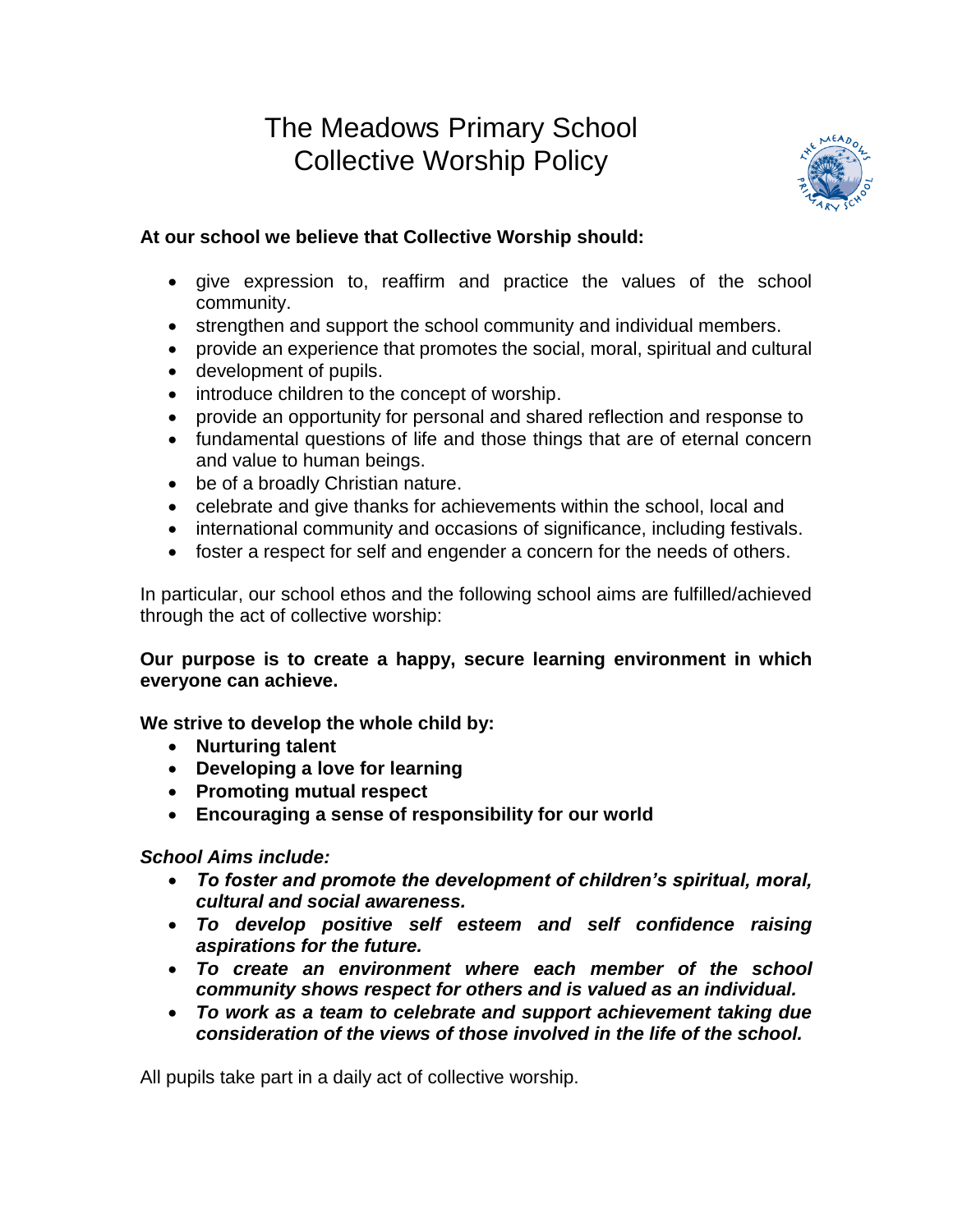- A single act of worship for all pupils or separate acts for pupils in different age groups are timetabled each day. This may take place in a shared space, such as the school hall, or in classrooms. Video presentations or Zoom calls are used for assemblies in smaller groups, particularly when larger gatherings are not possible.
- Collective Worship is usually held during the morning, but can be held at other times depending on the school calendar.
- Parents have the right to withdraw their children from Collective Worship. This school expects that withdrawal will only be made following parental discussions with the headteacher.
- The school has a system of suitable supervision for children withdrawn from Acts of Collective Worship. However, no additional work is set or followed in this time.
- All teachers, including the headteacher, have the right to withdraw from an act of collective worship, but the headteacher maintains statutory accountability.

## **Content**

Collective Worship organised by the school will be of a "wholly" or broadly Christian in character and not distinctive of any particular Christian denomination. By 'broadly Christian' in this school we mean:

- The assembly will focus on Christian values and behaviours.
- It may contain some elements which accord special status to Jesus Christ, his teaching and actions, e.g. The Sermon on the Mount, miracles of healing and the parables. It may also feature stories taken from the wider context of the Bible. and the belief that in the person and example of Jesus, God can be seen in a unique way.
- It may include a focus on the Christian belief that all Christians are called to continue in Jesus' work of love and compassion for their fellow human beings –through the exploration of key concepts – love, trust, forgiveness, mercy, humility, courage and integrity, respect for life, value of an individual, justice, cooperation and service, honesty and truthfulness.
- It may include a story, song and/or music for listening, a reflection time, thinking time or a prayer, which children are invited to follow if they choose to do so.

Acts of worship take into account pupils' ages, aptitudes and family backgrounds. Collective Worship is first and foremost for the educational and spiritual benefit of pupils. It is a shared activity which allows a variety of responses. It is an inclusive activity which builds links with the broad dimensions of the curriculum.